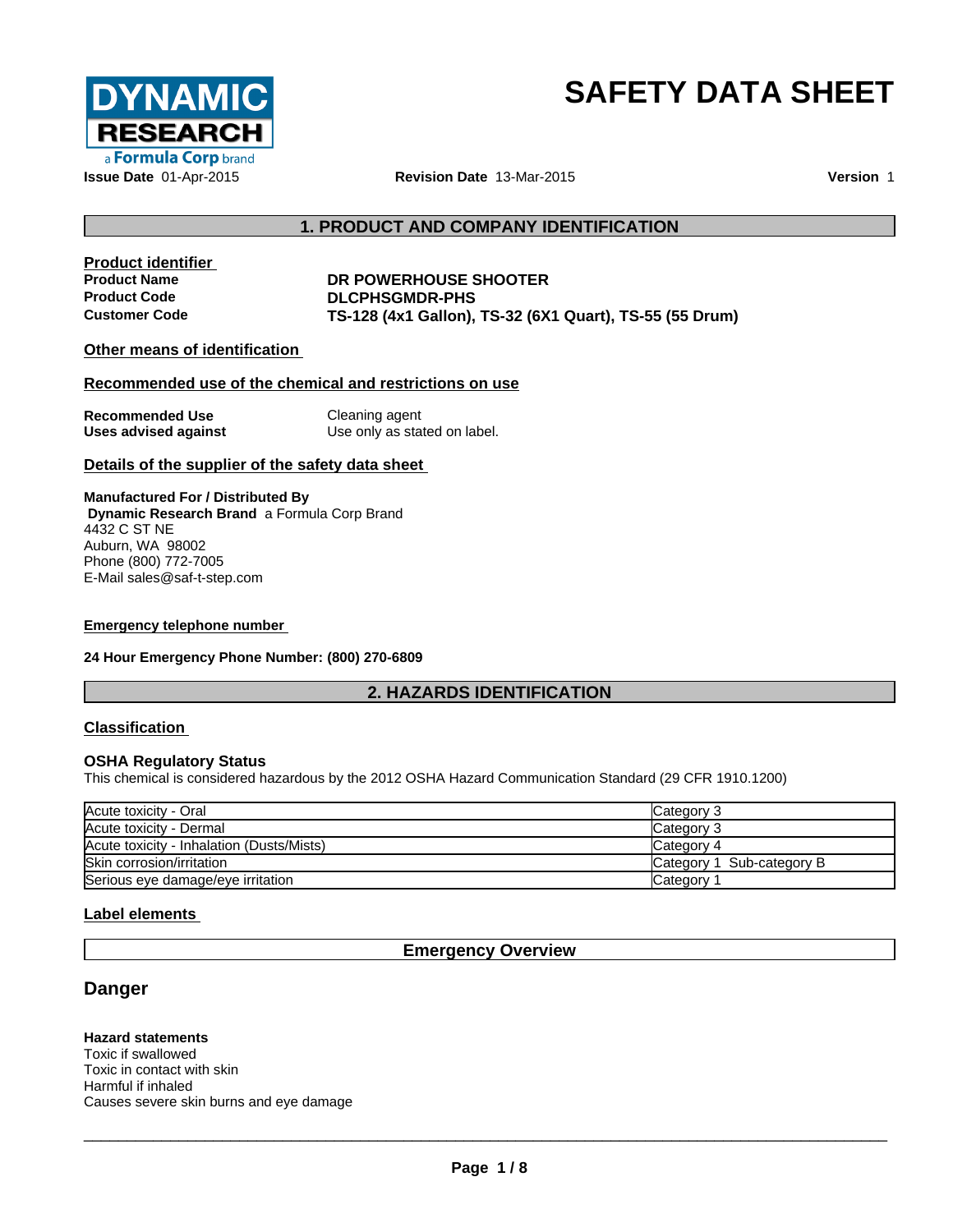

## **Precautionary Statements - Prevention**

- Wash face, hands and any exposed skin thoroughly after handling

- Do not eat, drink or smoke when using this product
- Wear protective gloves/protective clothing/eye protection/face protection
- Use only outdoors or in a well-ventilated area
- Do not breathe dust/fume/gas/mist/vapors/spray

#### **Precautionary Statements - Response**

- Specific Treatment (See Section 4 on the SDS)

IF IN EYES: Rinse cautiously with water for several minutes. Remove contact lenses, if present and easy to do. Continue rinsing. Immediately call a POISON CENTER or doctor/physician.

Call a POISON CENTER or doctor/physician if you feel unwell. Wash contaminated clothing before reuse. IF ON SKIN (or hair): Remove/Take off immediately all contaminated clothing. Rinse skin with water/shower.

IF INHALED: Remove victim to fresh air and keep at rest in a position comfortable for breathing. Call a POISON CENTER or doctor/physician if you feel unwell. Immediately call a POISON CENTER or doctor/physician.

IF SWALLOWED: Immediately call a POISON CENTER or doctor/physician. Rinse mouth. Do NOT induce vomiting.

## **Precautionary Statements - Storage**

- Store locked up

#### **Precautionary Statements - Disposal**

- Dispose of contents/container to an approved waste disposal plant

#### **Hazards not otherwise classified (HNOC)**

**Other Information**<br>Unknown Acute Toxicity

0.01% of the mixture consists of ingredient(s) of unknown toxicity

## **3. COMPOSITION/INFORMATION ON INGREDIENTS**

| <b>Chemical Name</b>       | CAS No.   | Weight-% | <b>Trade Secret</b> |
|----------------------------|-----------|----------|---------------------|
| Ammonium Hydrogen Fluoride | 1341-49-7 |          |                     |
| Sulfamic Acid              | 5329-14-6 |          |                     |
| 2-(2-butoxyethoxy)ethanol  | 112-34-5  | I - O    |                     |
| Hvdrofluoric Acid          | 7664-39-3 | ה-ו      |                     |

\*The exact percentage (concentration) of composition has been withheld as a trade secret.

#### **4. FIRST AID MEASURES**

#### **First aid measures**

| <b>General advice</b> | Immediate medical attention is required. <b>NOTE:</b> The effect of Hydrofluoric Acid (HF), i.e.<br>the onset of pain, particularly in dilute solutions, may not be felt for up to 24 hours. It is<br>important that workers have immediate access to the antidote (calcium gluconate) both on<br>and off the worksite in order to apply it as soon as possible.      |
|-----------------------|-----------------------------------------------------------------------------------------------------------------------------------------------------------------------------------------------------------------------------------------------------------------------------------------------------------------------------------------------------------------------|
| <b>Skin Contact</b>   | Immediate medical attention is required. Wash off immediately with soap and plenty of<br>water while removing all contaminated clothes and shoes. Immediately apply calcium<br>gluconate gel 2.5 % and massage into the affected area using rubber gloves; continue to<br>massage while repeatedly applying gel until 15 minutes after pain is relieved. Alternately, |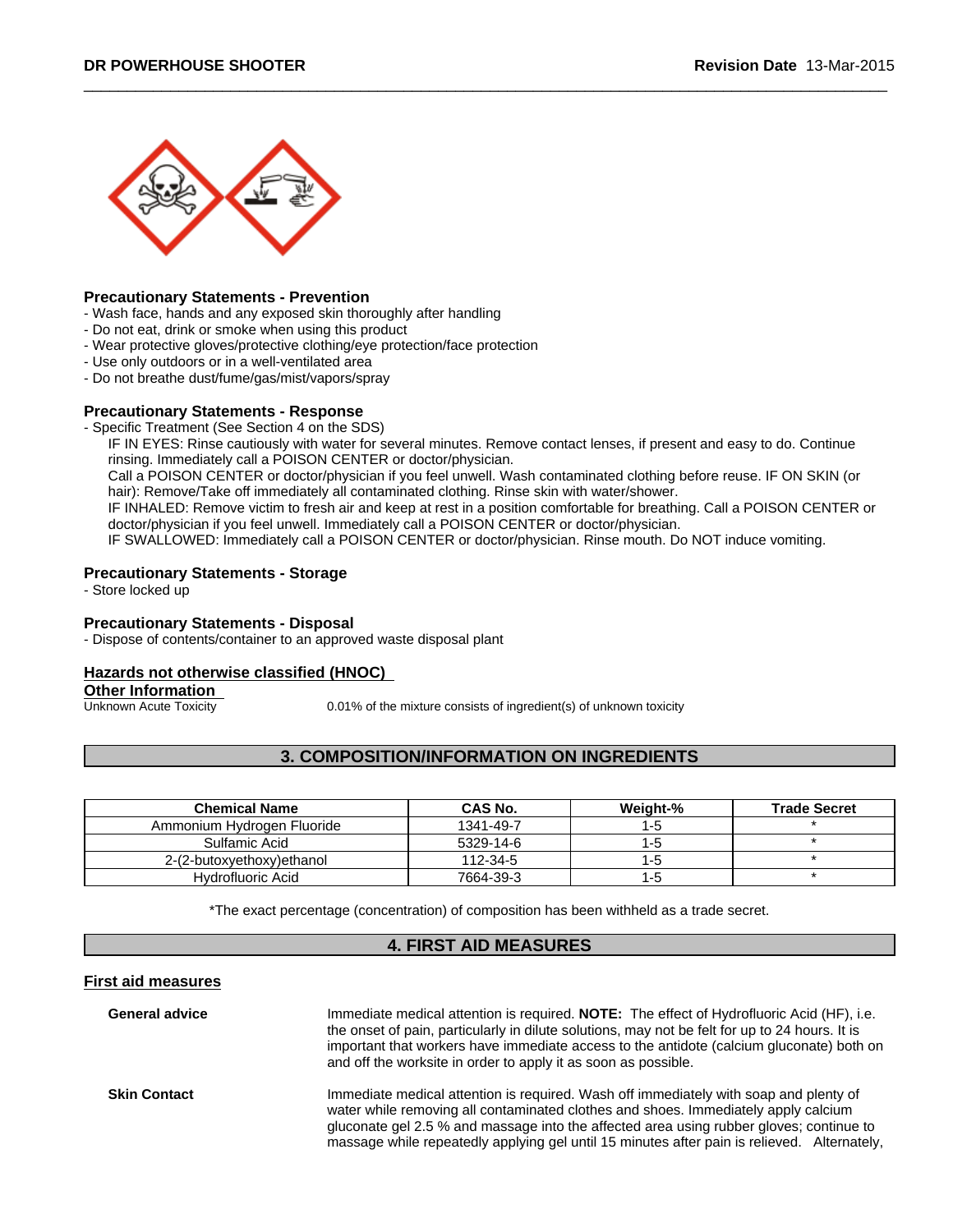| immerse the burned area in a solution of 0.2% iced aqueous Hyamine 1622 or 0.13% iced                                        |  |
|------------------------------------------------------------------------------------------------------------------------------|--|
| aqueous Zephiran Chloride. If finger/fingernails are touched, even if there is no pain, dip                                  |  |
| them in a bath of 5% calcium gluconate for 15 to 20 minutes. Consult a physician                                             |  |
| immediately in all cases of skin contact no matter how minor.                                                                |  |
| Keep eye wide open while rinsing Immediate medical attention is required Rinse<br>Eye contact                                |  |
| immediately with plenty of water, also under the eyelids, for at least 15 minutes Do not rub                                 |  |
| affected area Rinse the eyes with a calcium gluconate 1% solution for 10 minutes. In the                                     |  |
| case of difficulty opening the lids, administer an analgesic eyewash. Do not use oily drops,                                 |  |
| ointment, or HF skin burn treatments. Consult an ophthalmologist or eye specialist and                                       |  |
| physician immediately in all cases. Take to a hospital immediately.                                                          |  |
| Remove to fresh air. Call a physician or poison control center immediately. If not breathing,<br><b>Inhalation</b>           |  |
| give artificial respiration. If breathing is difficult, give oxygen. Remove the subject from the                             |  |
| contaminated area as soon as possible. Transport subject lying down, with the head higher                                    |  |
| than the body, to a quiet, uncontaminated and well ventilated location. Administer oxygen                                    |  |
| (2.5% calcium gluconate if available, can be oxygen nebulized with trained personnel) or                                     |  |
| cardiopulmonary resuscitation if necessary and as soon as possible. If patient is                                            |  |
| unconscious, give artificial respiration. Note: Mouth to mouth resuscitation is not                                          |  |
| recommended. Keep warm (blanket). Consult physician in all cases. Take to a hospital.                                        |  |
| Do NOT induce vomiting. Never give anything by mouth to an unconscious person. Drink<br>Ingestion                            |  |
| plenty of water. Immediate medical attention is required. Remove from exposure, lie down.                                    |  |
| Clean mouth with water and drink afterwards plenty of water. Call a physician or poison                                      |  |
| control center immediately. When directed by physician, give orally either 1% aqueous                                        |  |
| calcium gluconate solution, milk or calcium/magnesium containing anti-acid. Such solutions                                   |  |
| can be beneficial but also may be problematic if they induce vomiting.                                                       |  |
| Self-protection of the first aider Use personal protective equipment as required. Avoid contact with skin, eyes or clothing. |  |
| Note: Mouth to mouth resuscitation is not recommended.                                                                       |  |

#### **Most important symptoms and effects, both acute and delayed**

| Symptoms | Any additional important symptoms and effects are described in Section 11: Toxicology |
|----------|---------------------------------------------------------------------------------------|
|          | Information.                                                                          |

#### **Indication of any immediate medical attention and special treatment needed**

**Note to physicians** Product is a corrosive material. Use of gastric lavage or emesis is contraindicated. Possible perforation of stomach or esophagus should be investigated. Do not give chemical antidotes. Asphyxia from glottal edema may occur. Marked decrease in blood pressure may occur with moist rales, frothy sputum, and high pulse pressure. Treat symptomatically.

## **5. FIRE-FIGHTING MEASURES**

**Suitable extinguishing media** Use extinguishing measures that are appropriate to local circumstances and the surrounding environment.

## **Specific hazards arising from the chemical**

The product causes burns of eyes, skin and mucous membranes. Thermal decomposition can lead to release of irritating and toxic gases and vapors. In the event of fire and/or explosion do not breathe fumes.

**Protective equipment and precautions for firefighters** As in any fire, wear self-contained breathing apparatus pressure-demand, MSHA/NIOSH (approved or equivalent) and full protective gear

## **6. ACCIDENTAL RELEASE MEASURES**

#### **Personal precautions, protective equipment and emergency procedures**

**Personal precautions** Use personal protective equipment as required.Evacuate personnel to safe areas. Avoid contact with skin, eyes or clothing. Keep people away from and upwind of spill/leak.

## **Environmental precautions**

| <b>Environmental precautions</b> | Do not allow into any sewer, on the ground or into any body of water. Should not be          |
|----------------------------------|----------------------------------------------------------------------------------------------|
|                                  | released into the environment. Prevent further leakage or spillage if safe to do so. Prevent |
|                                  | product from entering drains.                                                                |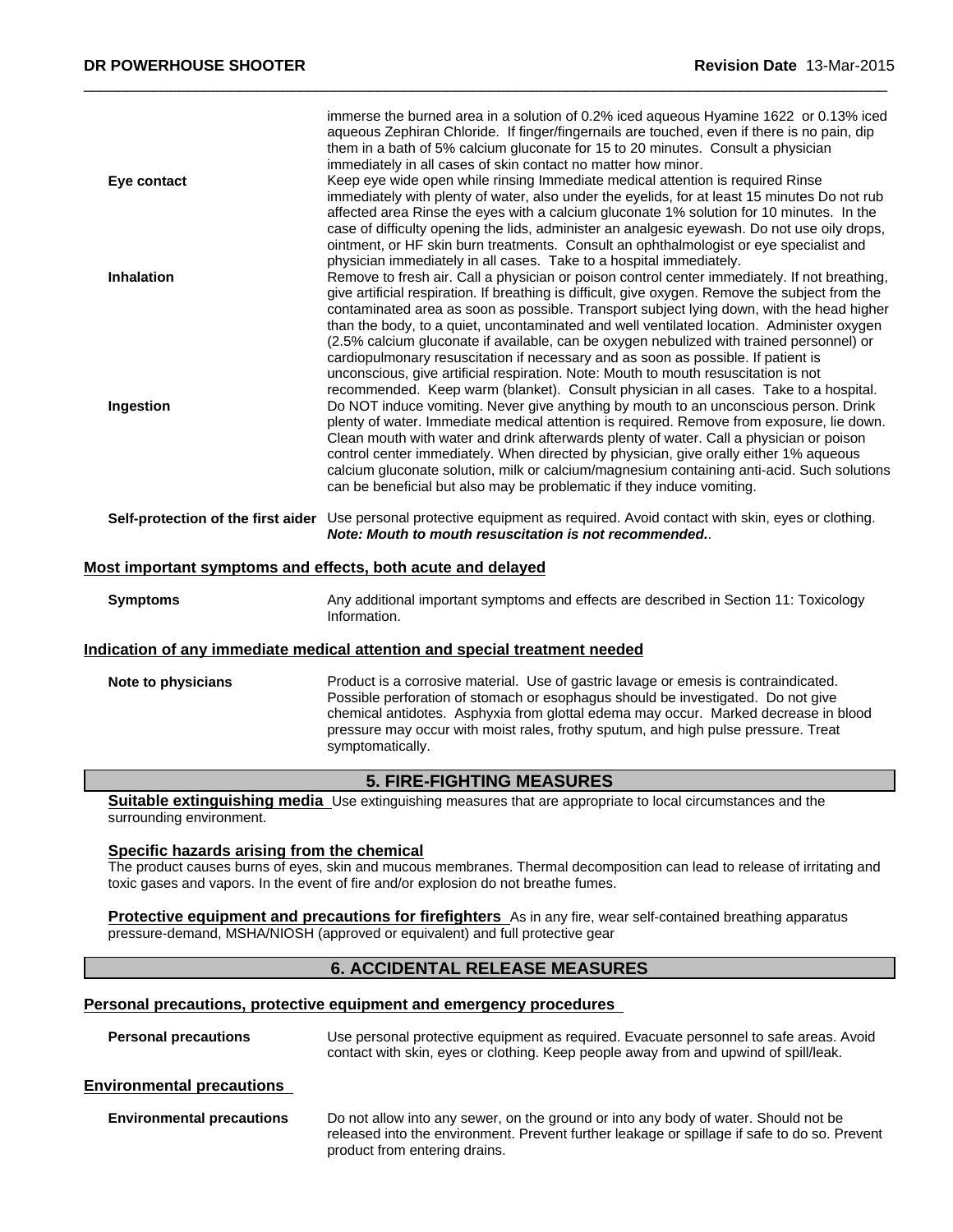#### **Methods and material for containment and cleaning up**

| <b>Methods for containment</b> | Prevent further leakage or spillage if safe to do so. Cover powder spill with plastic sheet or |
|--------------------------------|------------------------------------------------------------------------------------------------|
|                                | tarp to minimize spreading. Dike far ahead of liquid spill for later disposal.                 |
| Methods for cleaning up        | Dike far ahead of liquid spill for later disposal. Soak up with inert absorbent material. Take |
|                                | up mechanically, placing in appropriate containers for disposal. Clean contaminated surface    |
|                                | thoroughly. Prevent product from entering drains. Dam up. After cleaning, flush away traces    |
|                                | with water.                                                                                    |

## **7. HANDLING AND STORAGE**

## **Precautions for safe handling**

Advice on safe handling Avoid contact with skin, eyes or clothing. Use personal protective equipment as required.<br>Ensure adequate ventilation, especially in confined areas. In case of insufficient ventilation, wear suitable respiratory equipment. Use only with adequate ventilation and in closed systems. Always add acid to water.

#### **Conditions for safe storage, including any incompatibilities**

**Storage Conditions** Keep container tightly closed in a dry and well-ventilated place. Keep out of the reach of children. Keep containers tightly closed in a dry, cool and well-ventilated place. Keep in properly labeled containers. Keep/store only in original container. Do not reuse container. **Incompatible materials** Incompatible with strong acids and bases. Incompatible with oxidizing agents. Metals.

## **8. EXPOSURE CONTROLS/PERSONAL PROTECTION**

### **Control parameters**

**Exposure Guidelines** This product, as supplied, does not contain any hazardous materials with occupational exposure limits established by the region specific regulatory bodies.

| <b>Chemical Name</b>       | <b>ACGIH TLV</b>                            | <b>OSHA PEL</b>                          | <b>NIOSH IDLH</b>                            |
|----------------------------|---------------------------------------------|------------------------------------------|----------------------------------------------|
| Ammonium Hydrogen Fluoride | TWA: 2.5 mg/m <sup>3</sup> $F$              | TWA: 2.5 mg/m <sup>3</sup> $F$           | IDLH: 250 mg/m <sup>3</sup> F                |
| 1341-49-7                  |                                             | (vacated) TWA: $2.5 \text{ mg/m}^3$      | TWA: 2.5 mg/m <sup>3</sup> $\,$ F            |
| 2-(2-butoxyethoxy)ethanol  | TWA: 10 ppm inhalable fraction              |                                          |                                              |
| 112-34-5                   | and vapor                                   |                                          |                                              |
| <b>Hydrofluoric Acid</b>   | TWA: 0.5 ppm F TWA: 2.5 mg/m <sup>3</sup> F | TWA: 3 ppm F TWA: $2.5 \text{ mg/m}^3$ F | IDLH: 30 ppm IDLH: $250$ mg/m <sup>3</sup> F |
| 7664-39-3                  |                                             | (vacated) TWA: 3 ppm F (vacated)         | Ceiling: 6 ppm 15 min                        |
|                            | Ceiling: 2 ppm F                            | TWA: $2.5 \text{ mg/m}^3$                | Ceiling: $5 \text{ mg/m}^3$ 15 min           |
|                            |                                             | (vacated) STEL: 6 ppm F                  | TWA: 3 ppm                                   |
|                            |                                             |                                          | TWA: $2.5 \text{ mg/m}^3$                    |

*NIOSH IDLH Immediately Dangerous to Life or Health*

**Other Information** Vacated limits revoked by the Court of Appeals decision in AFL-CIO v.OSHA, 965 F.2d 962 (11th Cir., 1992).

#### **Appropriate engineering controls**

**Engineering Controls** Showers, Eyewash stations & Ventilation systems

## **Individual protection measures, such as personal protective equipment**

| <b>Eye/face protection</b>    | Wear safety glasses with side shields (or goggles). Wear a face shield if splashing hazard<br>exists.                                                                                                                                                                                                                            |
|-------------------------------|----------------------------------------------------------------------------------------------------------------------------------------------------------------------------------------------------------------------------------------------------------------------------------------------------------------------------------|
| Skin and body protection      | Wear impervious protective clothing, including boots, gloves, lab coat, apron or coveralls,<br>as appropriate, to prevent skin contact. Wear protective gloves and protective clothing.                                                                                                                                          |
| <b>Respiratory protection</b> | If exposure limits are exceeded or irritation is experienced, NIOSH/MSHA approved<br>respiratory protection should be worn. Positive-pressure supplied air respirators may be<br>required for high airborne contaminant concentrations. Respiratory protection must be<br>provided in accordance with current local regulations. |
| <b>General Hygiene</b>        | When using do not eat, drink or smoke. Wash contaminated clothing before reuse. Keep<br>away from food, drink and animal feeding stuffs. Contaminated work clothing should not be<br>allowed out of the workplace. Regular cleaning of equipment, work area and clothing is                                                      |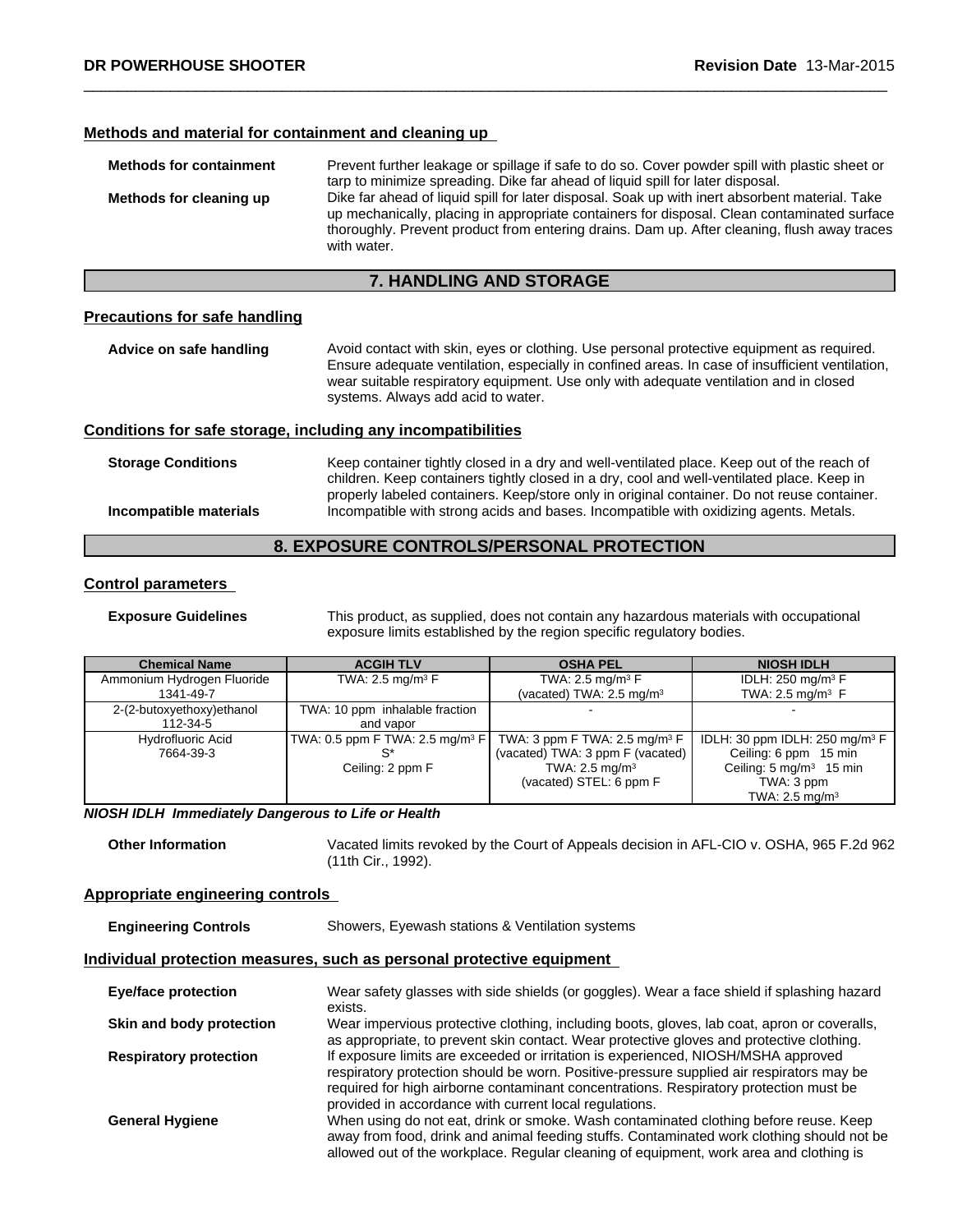recommended. Avoid contact with skin, eyes or clothing. Take off all contaminated clothing and wash it before reuse. Wear suitable gloves and eye/face protection. Keep working clothes separately.

## **9. PHYSICAL AND CHEMICAL PROPERTIES**

## **Information on basic physical and chemical properties**

| <b>Physical state</b>                  | Liquid                                               |                  |  |
|----------------------------------------|------------------------------------------------------|------------------|--|
| Appearance                             | Clear                                                |                  |  |
| Color                                  | Green                                                |                  |  |
| Odor                                   | Mint/Acidic                                          |                  |  |
| <b>Odor threshold</b>                  | No Information available                             |                  |  |
| <b>Property</b>                        | <b>Values</b>                                        | Remarks • Method |  |
| рH                                     | $4.0 - 5.0$                                          |                  |  |
| <b>Specific Gravity</b>                | 1.045                                                |                  |  |
| <b>Viscosity</b>                       | <b>Water Thin</b>                                    |                  |  |
| <b>Melting point/freezing point</b>    | No Information available                             |                  |  |
| <b>Flash point</b>                     | Above 200°F                                          |                  |  |
| <b>Boiling point / boiling range</b>   | No Information available                             |                  |  |
| <b>Evaporation rate</b>                | Same as water                                        |                  |  |
| Flammability (solid, gas)              |                                                      |                  |  |
| <b>Flammability Limits in Air</b>      |                                                      |                  |  |
| <b>Upper flammability limit:</b>       | No Information available                             |                  |  |
| Lower flammability limit:              | No Information available                             |                  |  |
| Vapor pressure                         | No Information available                             |                  |  |
| Vapor density                          | No Information available                             |                  |  |
| <b>Water solubility</b>                | Soluble in water                                     |                  |  |
| <b>Partition coefficient</b>           | No Information available                             |                  |  |
| <b>Autoignition temperature</b>        | No Information available<br>No Information available |                  |  |
| <b>Decomposition temperature</b>       |                                                      |                  |  |
| <b>Other Information</b>               |                                                      |                  |  |
| <b>Density Lbs/Gal</b>                 | 8.7                                                  |                  |  |
| <b>VOC Content (%)</b>                 | 2.5 % VOC all VOC content is CARB EXEMPT as LVP.     |                  |  |
|                                        | <b>10. STABILITY AND REACTIVITY</b>                  |                  |  |
|                                        |                                                      |                  |  |
| <b>Reactivity</b><br>No doto ovojlohlo |                                                      |                  |  |
|                                        |                                                      |                  |  |

No data available

| <b>Stability</b>                                                 | Stable under recommended storage conditions.                                                                                               |
|------------------------------------------------------------------|--------------------------------------------------------------------------------------------------------------------------------------------|
| Possibility of Hazardous Reactions None under normal processing. |                                                                                                                                            |
| <b>Conditions to avoid</b>                                       | Exposure to air or moisture over prolonged periods. Extremes of temperature and direct<br>sunlight.                                        |
| Incompatible materials                                           | Incompatible with strong acids and bases. Incompatible with oxidizing agents. Metals.                                                      |
|                                                                  | Hazardous Decomposition Products Thermal decomposition can lead to release of irritating and toxic gases and vapors.<br>Hydrogen fluoride. |

## **11. TOXICOLOGICAL INFORMATION**

## **Information on likely routes of exposure**

| <b>Inhalation</b>   | Causes burns.                                                          |
|---------------------|------------------------------------------------------------------------|
| Eve contact         | Corrosive to the eyes and may cause severe damage including blindness. |
| <b>Skin Contact</b> | Toxic in contact with skin.                                            |
| <b>Ingestion</b>    | Causes burns. Toxic if swallowed.                                      |

| Chemical<br>∵Name                          | ---<br>-D50<br>٦r      | ---<br>Jerma<br>-D50 | -C50 -<br>Inhalatio |
|--------------------------------------------|------------------------|----------------------|---------------------|
| Hvdroaen<br>-luoride<br>າເບm<br>nor<br>₩mr | $\sim$<br>้ Raเ<br>. . |                      |                     |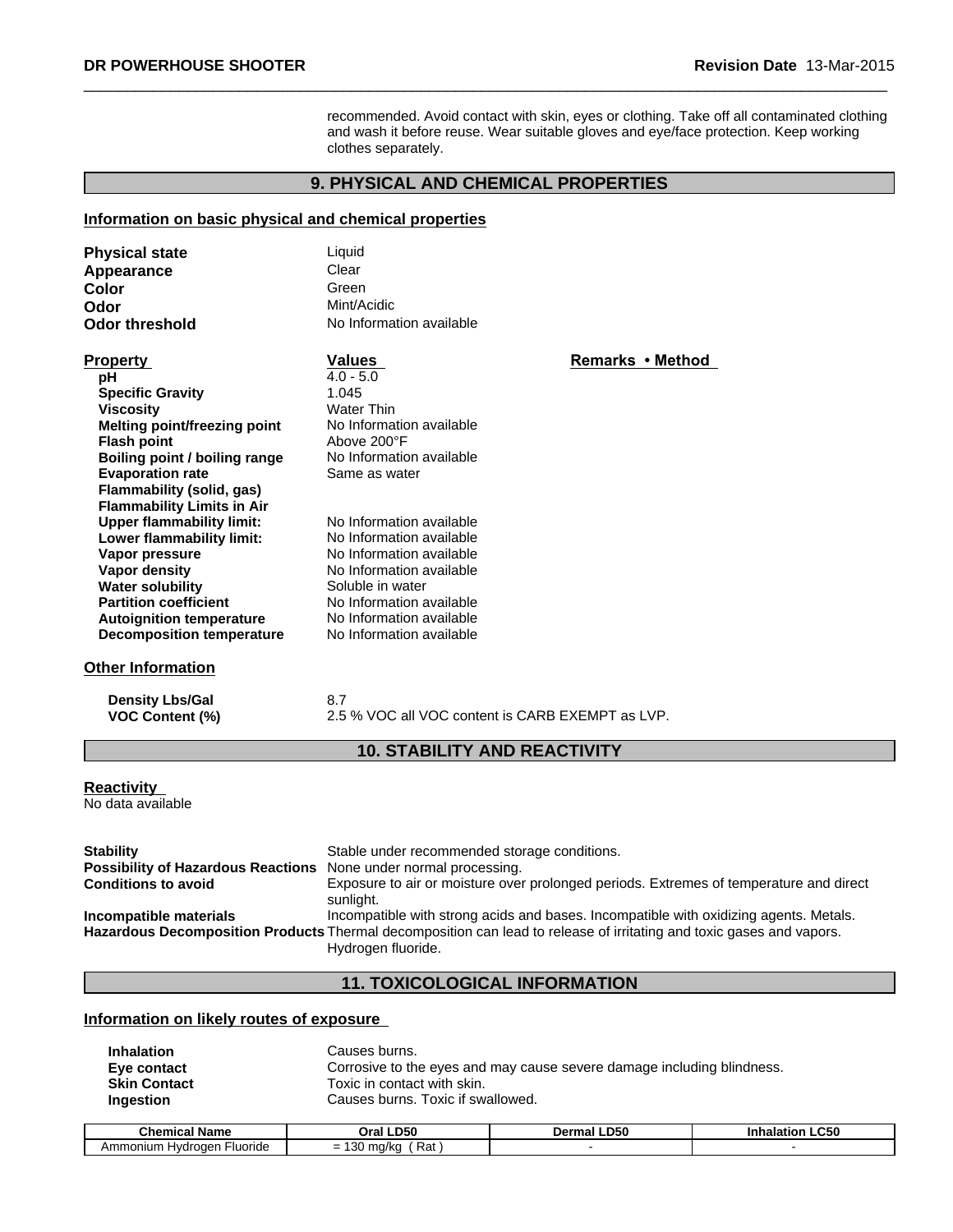## \_\_\_\_\_\_\_\_\_\_\_\_\_\_\_\_\_\_\_\_\_\_\_\_\_\_\_\_\_\_\_\_\_\_\_\_\_\_\_\_\_\_\_\_\_\_\_\_\_\_\_\_\_\_\_\_\_\_\_\_\_\_\_\_\_\_\_\_\_\_\_\_\_\_\_\_\_\_\_\_\_\_\_\_\_\_\_\_\_\_\_\_\_ **DR POWERHOUSE SHOOTER Revision Date** 13-Mar-2015

| 1341-49-7                  |                      |                          |                         |
|----------------------------|----------------------|--------------------------|-------------------------|
| Sulfamic Acid              | = 1450 mg/kg (Rat)   |                          |                         |
| 5329-14-6                  |                      |                          |                         |
| 2-(2-butoxyethoxy) ethanol | $=$ 5660 mg/kg (Rat) | $= 2700$ mg/kg (Rabbit)  |                         |
| 112-34-5                   |                      |                          |                         |
| <b>Hydrofluoric Acid</b>   |                      | $\overline{\phantom{a}}$ | $= 0.79$ mg/L (Rat) 1 h |
| 7664-39-3                  |                      |                          |                         |

## **Information on toxicological effects**

**Symptoms** No Information available.

#### **Delayed and immediate effects as well as chronic effects from short and long-term exposure**

**Corrosivity** Causes burns. Extremely corrosive and destructive to tissue. Risk of serious damage to eyes.

| Sensitization          |  |
|------------------------|--|
| Germ cell mutagenicity |  |
| Carcinogenicity        |  |

**No Information available.** No Information available. The table below indicates whether each agency has listed any ingredient as a carcinogen.

| <b>Chemical Name</b>           | <b>ACGIH</b> | <b>IARC</b> | <b>NTI</b> | <b>OCUA</b><br>אחטע |
|--------------------------------|--------------|-------------|------------|---------------------|
| Ammonium Hydrogen <br>Fluoride |              | Group 3     |            |                     |
| 1341-49-7                      |              |             |            |                     |

*IARC (International Agency for Research on Cancer)*

*Group 3 -Not classifiable as a human carcinogen*

| <b>Reproductive toxicity</b>                            | No Information available.                                                                                                                                                                                                                                                                                         |
|---------------------------------------------------------|-------------------------------------------------------------------------------------------------------------------------------------------------------------------------------------------------------------------------------------------------------------------------------------------------------------------|
| <b>STOT - single exposure</b>                           | No Information available.                                                                                                                                                                                                                                                                                         |
| <b>STOT - repeated exposure</b>                         | No Information available.                                                                                                                                                                                                                                                                                         |
| <b>Chronic toxicity</b>                                 | Chronic exposure to corrosive fumes/gases may cause erosion of the teeth followed by jaw<br>necrosis. Bronchial irritation with chronic cough and frequent attacks of pneumonia are<br>common. Gastrointestinal disturbances may also be seen. Avoid repeated exposure.<br>Possible risk of irreversible effects. |
| <b>Target organ effects</b><br><b>Aspiration hazard</b> | Central nervous system, EYES, Respiratory system, Skin.<br>No Information available.                                                                                                                                                                                                                              |
|                                                         |                                                                                                                                                                                                                                                                                                                   |

## **Numerical measures of toxicity - Product Information**

**Unknown Acute Toxicity** 0.01% of the mixture consists of ingredient(s) of unknown toxicity

#### **The following values are calculated based on chapter 3.1 of the GHS document**

## **12. ECOLOGICAL INFORMATION**

#### **Ecotoxicity**

5.1% of the mixture consists of components(s) of unknown hazards to the aquatic environment

**Persistence and degradability** No Information available.

**Bioaccumulation** No Information available.

| <br>$  -$<br>coefficient<br>Name<br>artitior <sup>.</sup> |
|-----------------------------------------------------------|
| Hvdrofluoric Acid<br>$\cdot$ 1.4                          |
|                                                           |

**Other adverse effects** No Information available

## **13. DISPOSAL CONSIDERATIONS**

## **Waste treatment methods**

**Disposal of wastes** Disposal should be in accordance with applicable regional, national and local laws and regulations.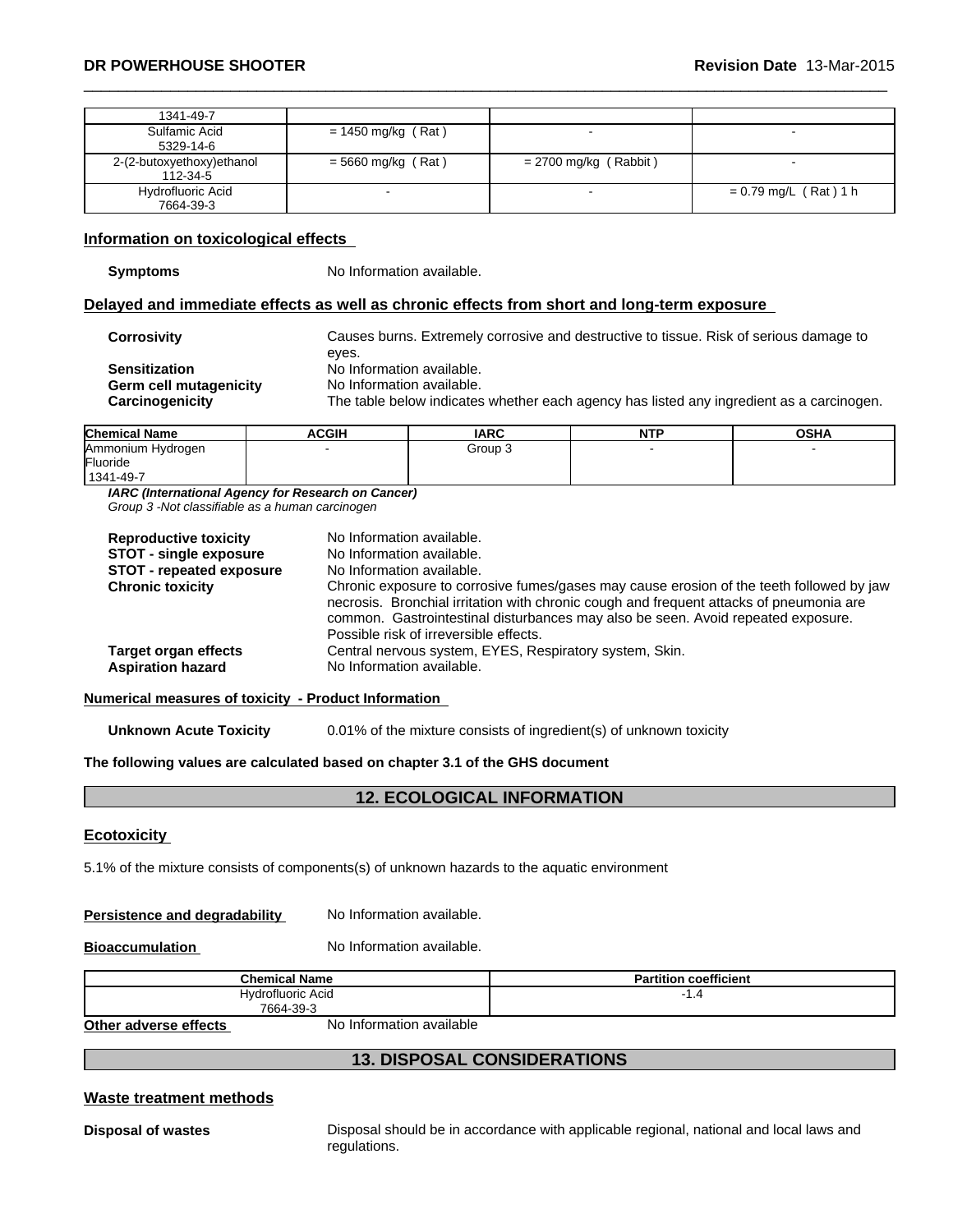## **Contaminated packaging Do not reuse container.**

| <b>US EPA Waste Number</b>     | U134 U154   |                                 |                               |                               |
|--------------------------------|-------------|---------------------------------|-------------------------------|-------------------------------|
| <b>Chemical Name</b>           | <b>RCRA</b> | <b>RCRA - Basis for Listing</b> | <b>RCRA - D Series Wastes</b> | <b>RCRA - U Series Wastes</b> |
| Hvdrofluoric Acid<br>7664-39-3 | J134        |                                 |                               | U134                          |

This product contains one or more substances that are listed with the State of California as a hazardous waste.

## **14. TRANSPORT INFORMATION**

**Note:** The basic description below is specific to the container size. This information is provided for at a glance DOT information. Please refer to the container and/or shipping papers for the appropriate shipping description before tendering this material for shipment. For additional information, please contact the distributor listed in section 1 of this SDS.

## **U.S. Department of Transportation (USDOT)**

| 4x1 Gallon Case              | Compound Cleaning Liquid, NOI, LTD QTY (LTDY)                               |
|------------------------------|-----------------------------------------------------------------------------|
| Pails & Drums (<119 Gallons) | NA1760, COMPOUND, CLEANING, LIQUID, (CONTAINS AMMONIUM BIFLUORIDE), 8,<br>Ш |
|                              | (HM-AS34)                                                                   |

## **15. REGULATORY INFORMATION**

### **International Inventories**

 *TSCA - United States Toxic Substances Control Act Section 8(b) Inventory DSL/NDSL - Canadian Domestic Substances List/Non-Domestic Substances List*

#### **US Federal Regulations**

#### **SARA 313**

Section 313 of Title III of the Superfund Amendments and Reauthorization Act of 1986 (SARA). This product contains a chemical or chemicals which are subject to the reporting requirements of the Act and Title 40 of the Code of Federal Regulations, Part 372

| <b>Chemical Name</b>                                 | <b>SARA 313 - Threshold Values %</b> |  |
|------------------------------------------------------|--------------------------------------|--|
| - 1341-49-7<br><b>Ammonium Hydrogen Fluoride - 1</b> | .u                                   |  |
| $2-(2-butoxyethoxy)ethanol - 112-34-5$               | . . U                                |  |
| Hydrofluoric Acid - 7664-39-3                        | $\cdot$ . U                          |  |

#### **SARA 311/312 Hazard Categories**

| Acute health hazard               | Yes |
|-----------------------------------|-----|
| <b>Chronic Health Hazard</b>      | Yes |
| Fire hazard                       | N٥  |
| <b>Reactive Hazard</b>            | N٥  |
| Sudden release of pressure hazard | No  |

#### **CWA** (Clean Water Act)

This product does not contain any substances regulated as pollutants pursuant to the Clean Water Act (40 CFR 122.21 and 40 CFR 122.42)

| <b>Chemical Name</b>                       | <b>CWA - Reportable</b><br>Quantities | <b>CWA - Toxic Pollutants</b> | <b>CWA - Priority Pollutants</b> | <b>CWA - Hazardous</b><br><b>Substances</b> |
|--------------------------------------------|---------------------------------------|-------------------------------|----------------------------------|---------------------------------------------|
| Ammonium Hydrogen<br>Fluoride<br>1341-49-7 | 100 <sub>lb</sub>                     |                               |                                  | $\lambda$                                   |
| Hydrofluoric Acid<br>7664-39-3             | 100 <sub>lb</sub>                     |                               |                                  |                                             |